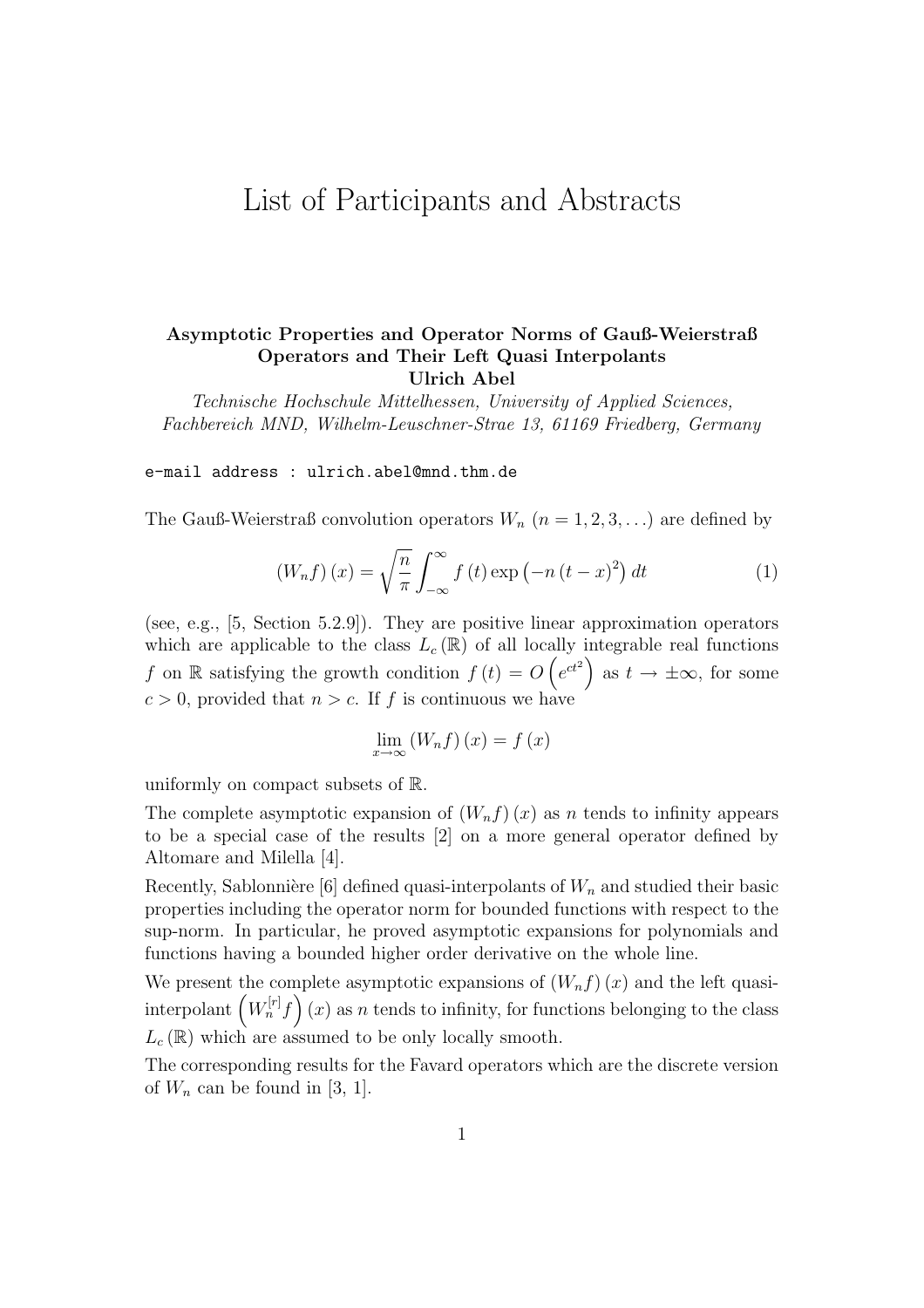Finally, we consider the operator norms of  $W_n$  and  $W_n^{[r]}$  when acting on various function spaces.

2010 Mathematics Subject Classification. 41A36, 41A60, 44A35.

Key words and phrases. Approximation by positive operators, convolution operators, asymptotic expansion.

## References

- [1] U. Abel, Asymptotic expansions for Favard operators and their left quasiinterpolants, Stud. Univ. Babeş-Bolyai Math. 56 (2011), 199–206.
- [2] U. Abel and M. Ivan, Simultaneous approximation by Altomare operators, Proceedings of the 6th international conference on functional analysis and approximation theory, Acquafredda di Maratea (Potenza), Italy, Sept. 24–30, 2009, Palermo: Circolo Matem`atico di Palermo, Rend. Circ. Mat. Palermo, Serie II, Suppl. 82 (2010), 177–193.
- [3] U. Abel and P. L. Butzer, Complete asymptotic expansion for generalized Favard operators, Constr. Approx. 35 (2012), 73–88. DOI: 10.1007/s00365-011-9134-y.
- [4] F. Altomare and S. Milella, Integral-type operators on continuous function spaces on the real line, J. Approx. Theory 152 (2008), 107–124. http://dx.doi.org/10.1016/j.jat.2007.11.002
- [5] F. Altomare and M. Campiti, Korovkin-type Approximation Theory and its Applications, de Gruyter Studies in Mathematics 17, W. de Gruyter, Berlin, New York, 1994.
- [6] P. Sablonnière, Weierstrass quasi-interpolants, J. Approx. Theory 180 (2014), 32–48.

http://dx.doi.org/10.1016/j.jat.2013.12.003

### Approximation of Functions by Genuine Bernstein-Durrmeyer Type **Operators**

#### Ana Maria Acu and Tuncer Acar

"Lucian Blaga" University, Department of Mathematics and Informatics, Sibiu, Romania and Kirikkale University, Department of Mathematics, Turkey

#### e-mail addresses : acuana77@yahoo.com and tunceracar@ymail.com

Very recently, in [1] Chen et. al introduced and considered a new generalization of Bernstein polynomials depending on the parameter  $\alpha$ . As classical Bernstein operators, these operators also provide interpolation at the end points of [0, 1] and they have the linear precision property which means they reproduce the linear functions.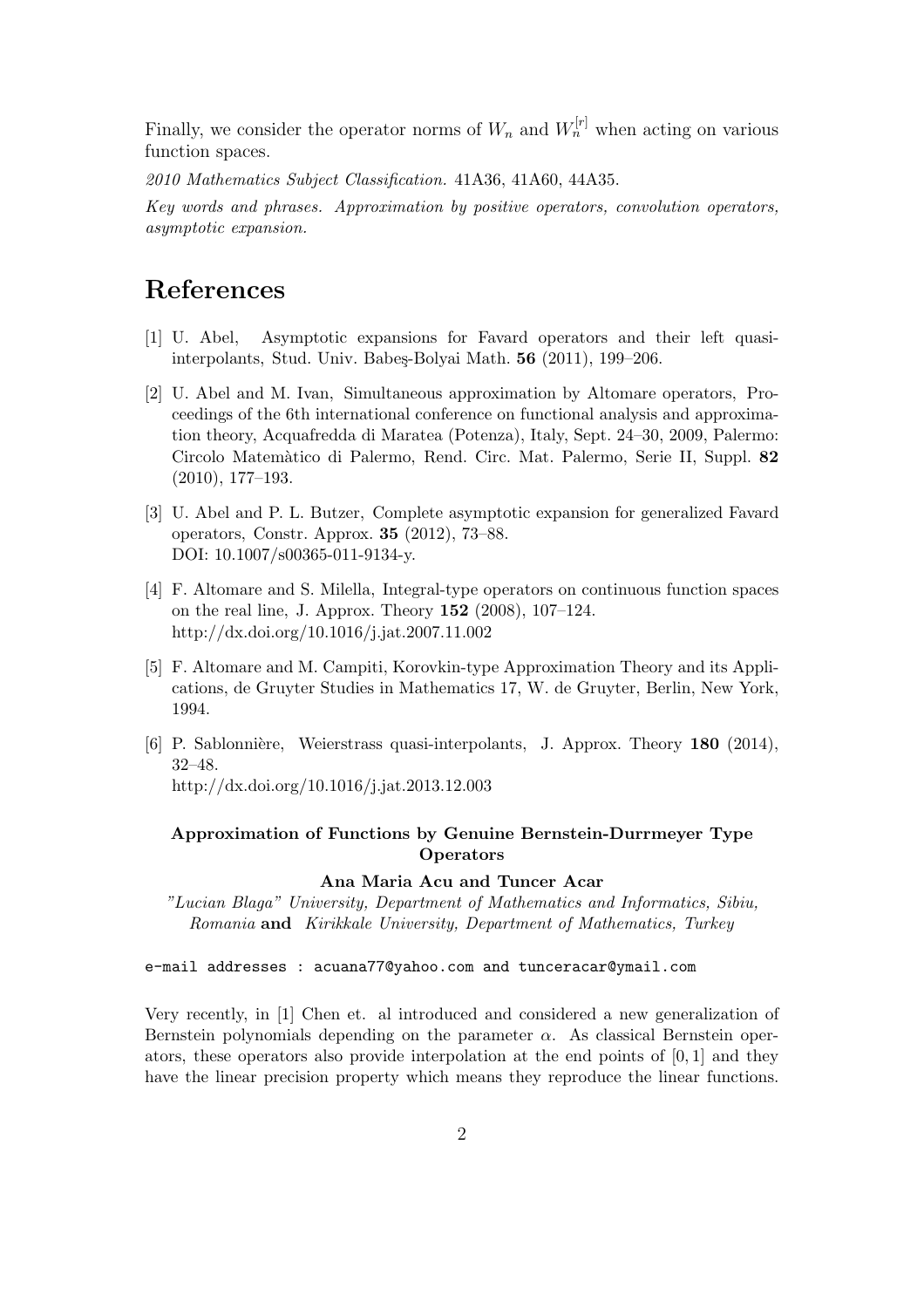In this paper we introduce the genuine  $\alpha$ -Bernstein-Durrmeyer operators. Some approximation results, which include local approximation, error estimation in terms of the modulus of continuity and weighted approximation are obtained. Also, the convergence of these operators to certain functions is shown by illustrative graphics using MAPLE algorithms.

2010 Mathematics Subject Classification. 41A36, 41A25.

Key words and phrases. Positive linear operators, rate of convergence, genuine Bernstein-Durrmeyer operator.

# References

[1] X. Chen, J. Tan, Z. Liua, J. Xie,Approximation of functions by a new family of generalized Bernstein operators, J. Math. Anal. Appl., 450 (2017), 244-261.

#### On a Modification of Srivastava-Gupta Operators

#### Ana Maria Acu and Carmen-Violeta Muraru (Popescu)

"Lucian Blaga" University, Department of Mathematics and Informatics, Sibiu, Romania and "Vasile Alecsandri" University of Bacău, Department of Mathematics, Informatics and Educational Sciences, Bacău, Romania

e-mail addresses : acuana77@yahoo.com and cmuraru@ub.ro

In this paper we consider a modification of the well known sequence of summationintegral operators, the Srivastava-Gupta operators, in order to achieve faster convergence for our operators over the classical ones. The order of approximation for our proposed operators via Peetre K-functional and weighted approximation properties are also studied. In the last section with the help of Maple, some numerical considerations regarding the approximation properties, are considered

2010 Mathematics Subject Classification. 41A10, 41A25, 41A36.

Key words and phrases. Srivastava-Gupta operators, rate of convergence, linear positive operators.

#### The Study of Some Generalizations Obtained from an Approximation Process

#### Octavian Agratini

"Babeş-Bolyai" University, Faculty of Mathematics and Computer Science, Cluj-Napoca, Romania

e-mail address : agratini@math.ubbcluj.ro

Starting from a general class of linear positive operators of discrete type, we apply its various modifications to create new approximation processes of discrete or continuous type. Working in different functions spaces, our aim is to establish the transfer of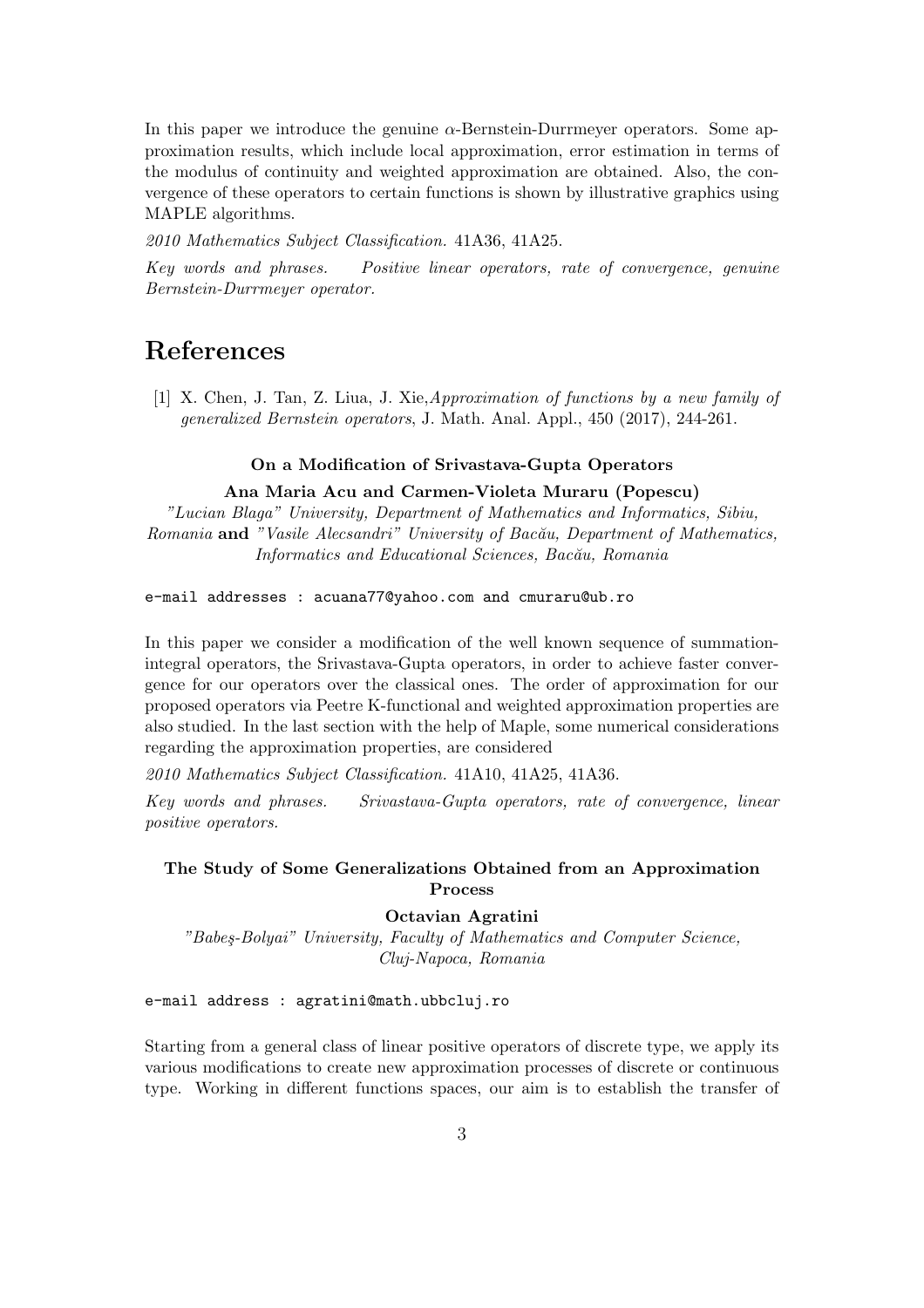approximation properties from the initial sequence to the new constructions. Particular cases are analyzed.

2010 Mathematics Subject Classification. 41A36, 41A25.

Key words and phrases. Linear and positive operator, weighted space, modulus of smoothness, Kantorovich operator.

### The Method of Iterated Splines for Integral Equations with Vanishing Delay

### Alexandru M. Bica

University of Oradea, Department of Mathematics and Computer Science, Romania

e-mail address : abica@uoradea.ro

The method of iterated splines is presented for constructing the numerical solution of Volterra and Fredholm integral equations with vanishing delay. We study as particular cases two-point boundary value problems of even order and initial value problems with vanishing delay, including the well-known pantograph equation. The convergence of the method is proved by providing the error estimate. The numerical stability regarding the choice of the first iteration is investigated. The accuracy, the convergence and the numerical stability are illustrated by some numerical experiments.

2010 Mathematics Subject Classification.34K28, 45D05, 45B05.

Key words and phrases. Functional integral equations, vanishing delay, numerical approximation of solutions, iterated splines, numerical stability.

### Optimal Criteria for Fitting Splines Alexandru M. Bica and Eugen Laslo

University of Oradea, Department of Mathematics and Computer Science, Romania

#### e-mail addresses : abica@uoradea.ro and lasloeugen@yahoo.com

An optimal algorithm working on iterated steps is applied for smooth interpolation of given data regarding optimal criteria. For several specified types of quadratic and cubic splines an objective function is minimized selecting on each subinterval the best spline type polynomial with respect to the optimal requirement. The obtained spline by connecting these polynomials preserves both the required optimality and the C1 smoothness property.

2010 Mathematics Subject Classification. 65S05.

Key words and phrases. Optimal criteria, C1 smooth cubic splines, not-a-knot quadratic spline.

#### Quantitative Results for the Iterates of Some Positive Linear Operators Marius Birou

Department of Mathematics, Technical University of Cluj-Napoca, Romania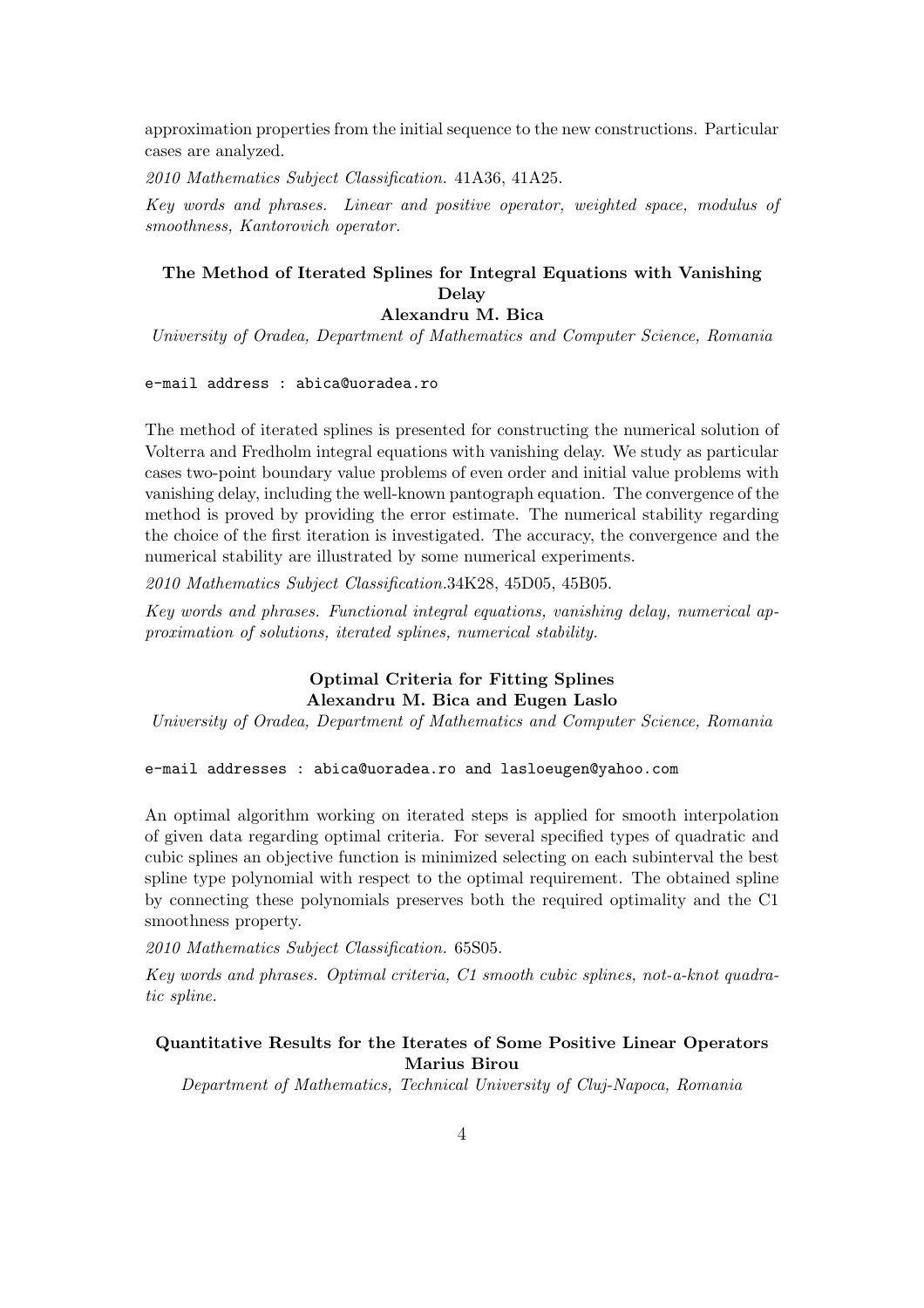e-mail address : Marius.BIROU@math.utcluj.ro

Abstract: In this article we obtain rates of the convergence for the iterates of some positive linear operators which preserve certain functions. We use the first and the second order modulus of smoothness. Some examples are given

2010 Mathematics Subject Classification. 41A36, 41A25.

Key words and phrases. Positive linear operators, iterates, moduli of smoothness.

#### B-Spline Curve Approximation and its Application in Medical Image Data Larisa Cheregi

Department of Mathematics, Technical University of Cluj-Napoca, Romania

#### e-mail address : Larisa.Cheregi@math.utcluj.ro

In our days, approximation methods have been integrated into social practice using computer through the study of various phenomena that occur in numerical analysis problems. Based on the theory of approximation, this article shows that for all modalities, spline interpolation constitutes the best trade-off accuracy and shape fidelity needed for medical operations. In these applications, methods of image interpolation can be used from which the spline interpolation is the most widespread. It has been shown that B-spline interpolation offers superior cost-performance tradeoff over other medical interpolation algorithms.

2010 Mathematics Subject Classification. 41A15, 41A05, 92C50. Key words and phrases. B-splines, interpolation, medical applications.

- [1] J. Anthony Parker, Robert V. Kenyon and Donald E. Troxel, Comparison of Interpolating Methods for Image Resampling, IEEE Transactions on Medical Imaging, 2(1), pp. 31–39, 1983.
- [2] A.D. Bhatt and R.V. Warkhedkar, Reverse engineering of human body: a B-Spline based heterogeneous modeling approach, Computer-Aided Design and Applications, vol. 5, no. 1-4, pp. 194–208, 2008.
- [3] P.N. Chivate and A.G. Jablokow, Review of surface representations and fitting for reverse engineering, Computer Integrated Manufacturing Systems, vol. 8, no. 3, pp. 193–204, 1995.
- [4] A. Entezari, M. Unser, A Box Spline Calculus for Computed Tomography, Proc. IEEE Int. Symp. on Biomedical Imaging (ISBI'10), Rotterdam, The Netherlands, April 14-17, 2010, pp. 600–603.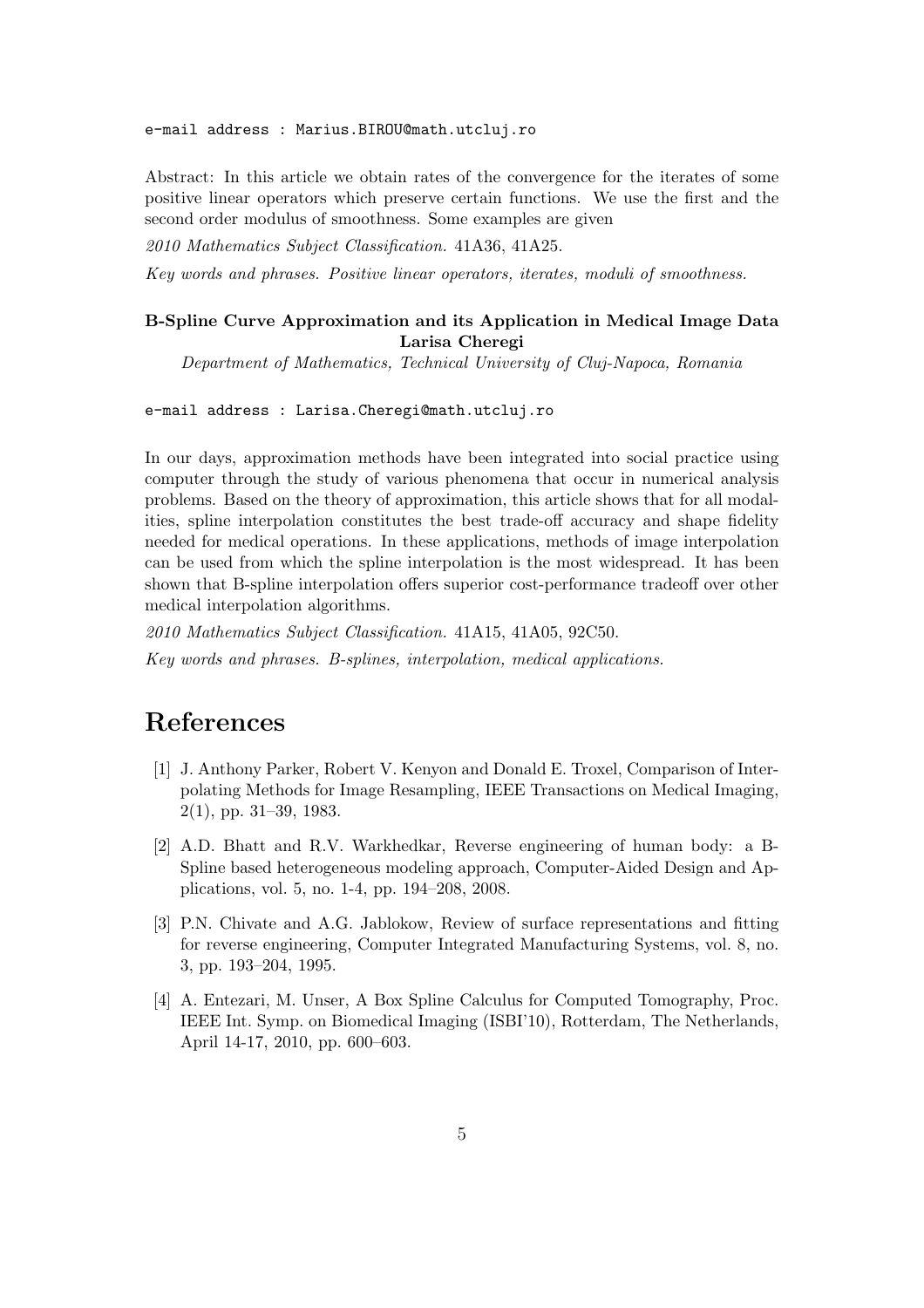- [5] Erik H. W. Meijering, Spline Interpolation in Medical Imaging: comparison with other convolution-based approaches, Proceedings of EUSIPCO 2000, M. Gabbouj and P. Kuosmanen, Eds., The European Association for Signal Processing, Tampere, vol IV, pp. 1989-1996, 2000.
- [6] Hou H.S, Andrews H.C.,Cubic splines for image interpolation and digital filtering, IEEE Transactions on Acoustics, Speech, Signal Processing (ASSP) 26(6) 508–517 1978.
- [7] Hsieh S. Hou and Harry C. andrews, Cubic Splines for Image Interpolation and Digital Filtering, IEEE Trans. Acoust., Speech, Signal Processing, 26, pp. 508– 517, 1978.
- [8] R. G. Keys, Cubic convolution interpolation for digital image processing, IEEE Transactions on Acoustics, Speech, and Signal Processing, vol. 29, no. 6, 1981, pp. 1153–1160.
- [9] Lehmann, T.M. Gonner C., Spitzer K., Survey: interpolation methods in medical image processing, IEEE Transactions on Medical Imaging 18(11) 1049–1075 1999.
- [10] E. Meijering, K. J. Zuiderveld, M. A. Viergever, Image reconstruction by convolution with symmetrical piecewise nth-order polynomial kernels, IEEE Transactions on Image Processing, vol. 8, no. 2, 1999, pp. 192–201.
- [11] Michael U., Aldroubi A., Eden M., B-spline Signal Processing: Part-I Theory, IEEE Transactions on Signal Processing 41(2) 821–833 1993.
- [12] Michael U., Aldroubi A., Eden M., B-spline Signal Processing: Part-II Theory, IEEE Transactions on Signal Processing 41(2) 834–848 1993.
- [13] H. Park, An approximate lofting approach for B-Spline surface fitting to functional surfaces, International Journal of Advanced Manufacturing Technology, vol. 18, no. 7, pp. 474–482, 2001.
- [14] J. A. Parker, R. V. Kenyon, D. E. Troxel, Comparison of interpolating methods for image resampling, IEEE Transactions on Medical Imaging, vol. 2, no. 1, 1983, pp. 31–39.
- [15] L. Piegl and W. Tiller, The NURBS Book, Springer-Verlag, New York, NY, 1997
- [16] I. J. Schoenberg, Contributions to the problem of approximation of equidistant data by analytic functions, Quarterly of Applied Mathematics, vol. 4, pp. 45–99 and 112–141, 1946
- [17] Thomas M. Lehmann, Claudia Gonner and Klaus Spitzer, Survey: Interpolation Methods in Medical Image Processing, IEEE Transactions on Medical Imaging, 18(11), pp. 1049–1075, 1999.
- [18] M. Unser, A. Aldroubi, M. Eden, B-spline signal processing: Part II Efficient design and applications, IEEE Transactions on Signal Processing February 1993, vol 41. No. 2 pp 834–848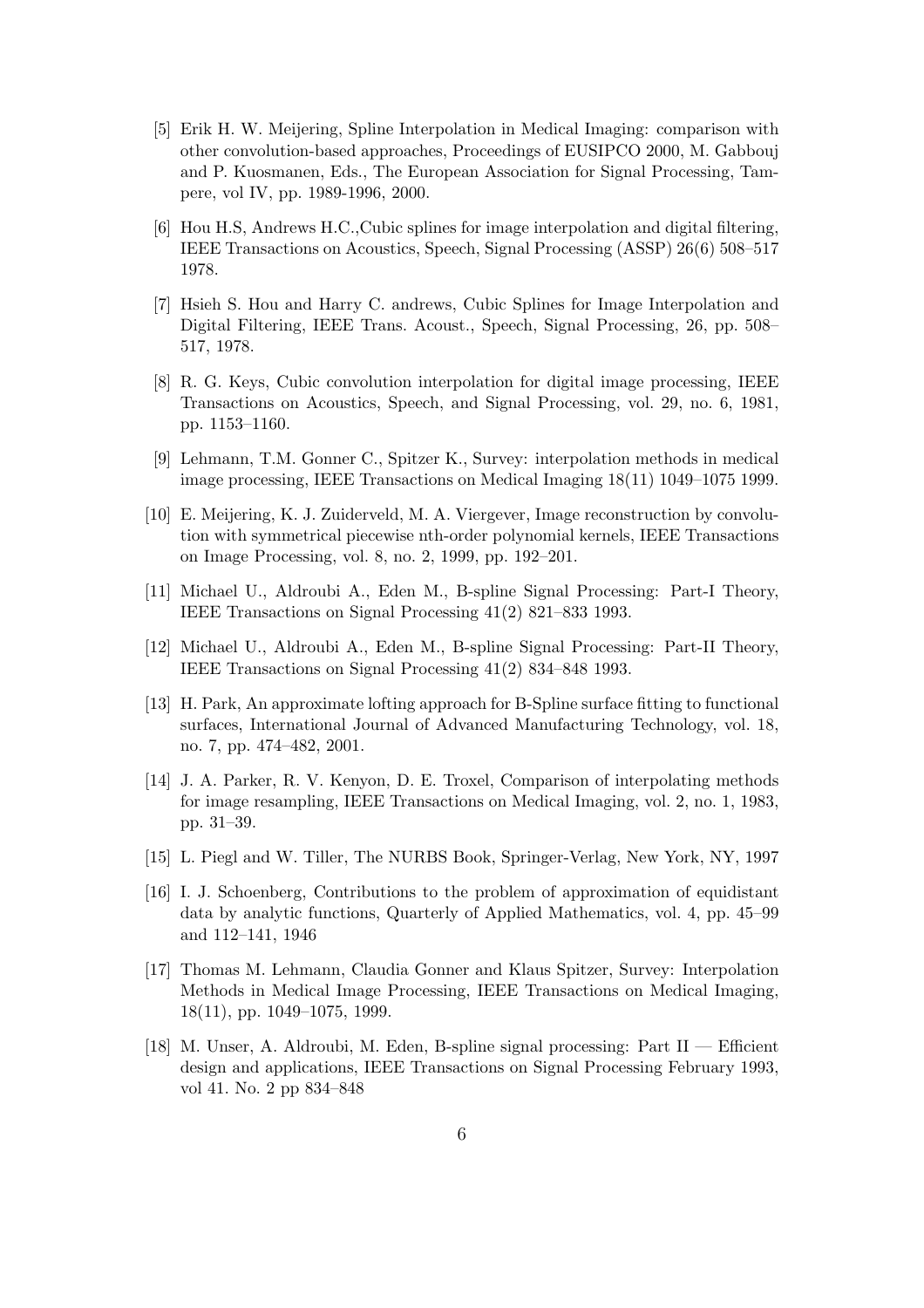- [19] M. Unser, Splines: a perfect fit for signal and image processing, IEEE Signal Processing Magazine, vol. 16, pp. 22–38, 1999.
- [20] X.Y. Kou and S.T. Tan, Heterogeneous object modeling: a review, Computer Aided Design, vol. 39,pp. 284–301, 2007.

#### On Some Common Generalizations of Two Classes of Integral Inequalities for Twice Differentiable Functions Vlad Ciobotariu-Boer

"Avram Iancu" High School, Cluj-Napoca, Romania

e-mail address : vlad\_ciobotariu@yahoo.com

In this paper we establish a general integral identity for twice differentiable functions via fractional calculus. Then, we deduce some common generalizations of two classes of integral inequalities of perturbed trapezoidal and Bullen type for twice differentiable functions involving Riemann-Liouville fractional integrals.

2010 Mathematics Subject Classification. 26D15, 26A33, 26A51.

Key words and phrases. Differentiable functions, integral inequalities, Riemann-Liouville fractional integrals.

### Some Applications Obtained from the Lipschitz Continuity of Solutions of Quadratic Programs

### Lucian Coroianu

University of Oradea, Department of Mathematics and Computer Science, Romania

#### e-mail address : lcoroianu@uoradea.ro

Recently, I proved the Lipschitz continuity, with sharpest Lipschitz constant, of the solution function of general quadratic programs as function in two parameters, one in the quadratic function and the other in the right hand-side of the polyhedral constraints. In connection with this result, I will discuss two applications. First, I will consider a best approximation problem in the  $L[0,1]$  space, for which the exact analytical solution cannot be obtained. Instead, transforming this problem into a general quadratic program, by using the aforementioned Lipschitz continuity property, we can approach the exact solution of the problem with an arbitrary precision. The second problem, discuss a typical approximation problem in fuzzy analysis which depends on reasonably high number of parameters. We will find an explicit Lipschitz constant for the solution as function of these parameters.

2010 Mathematics Subject Classification. 90C20, 41A50.

Key words and phrases. Lipschitz continuity, quadratic program, best approximation, polyhedron.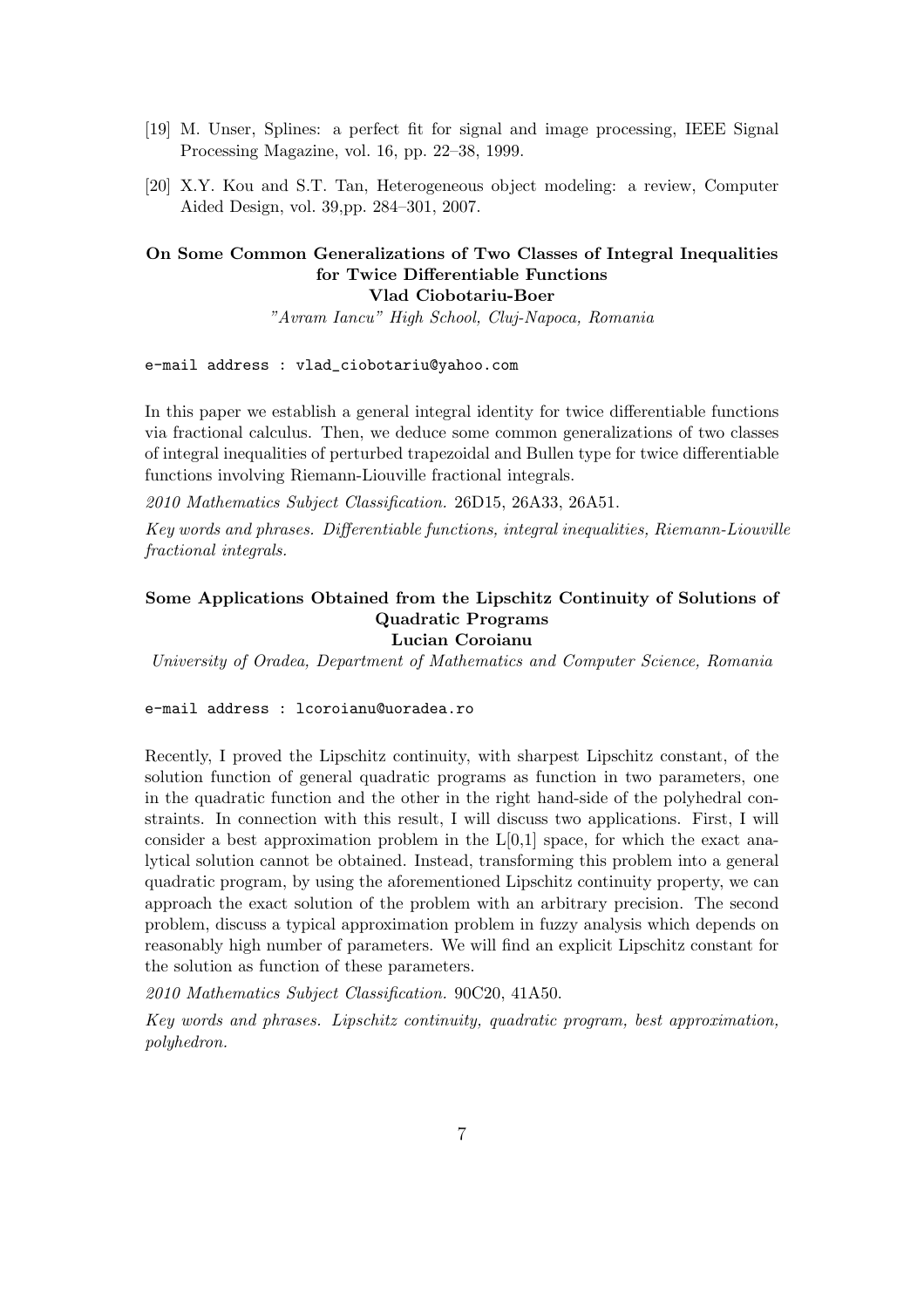### Quantitative Estimates in Approximation by Choquet Type Integral **Operators**

Sorin G. Gal and Sorin Trifa

University of Oradea, Department of Mathematics and Computer Science, Romania and "Babes-Bolyai" University, Faculty of Mathematics an Informatics, Cluj-Napoca, Romania

#### e-mail addresses : galso@uoradea.ro and sorin.trifa@yahoo.com

Qualitative results and quantitative estimates in terms of the modulus of continuity for the approximation by the multivariate non-linear Bernstein-Durrmeyer operator, written in terms of the Choquet integral (called as Bernstein-Durrmeyer-Choquet operator) with respect to a monotone and submodular set functions  $\mu$  on the standard d-dimensional simplex were obtained by the authors in two previous papers. In the present talk, for the univariate Bernstein-Kantorovich-Choquet, Szász-Mirakjan-Kantorovich-Choquet, Baskakov-Kantorovich-Choquet operators and for the Picard-Choquet operators, Gauss-Weierstrass-Choquet operators and Poisson-Cauchy-Choquet operators, we present similar quantitative approximation estimates, uniform and pointwise in terms of the modulus of continuity and in some cases, in the  $L^p$ -norm in terms of a K-functional.

2010 Mathematics Subject Classification.41A35, 41A25, 28A12, 28A25.

Key words and phrases. Monotone and submodular set functions, distorted Lebesgue measures, Choquet integral, Bernstein-Kantorovich-Choquet operator, Szász-Kantorovich-Choquet operator, Baskakov-Kantorovich-Choquet operator.

- [1] E. E. Berdysheva, Uniform convergence of Bernstein-Durrmeyer operators with respect to arbitrary measure, J. Math. Anal. Appl. 394(2012) 324-336.
- [2] E. E. Berdysheva, Bernstein-Durrmeyer operators with respect to arbitrary measure, II : Pointwise convergence, *J. Math. Anal. Appl.* 418(2014) 734-752.
- [3] Cerdà, J., Martín, J., Silvestre, P. : Capacitary function spaces, *Collect. Math.*, 62(2011) 95-118.
- [4] G. Choquet, Theory of capacities, Ann. Inst. Fourier (Grenoble) 5(1954) 131-295.
- [5] D. Denneberg, Non-Additive Measure and Integral, Kluwer Academic Publisher, Dordrecht, 1994.
- [6] D. Dubois, H. Prade, Possibility Theory, Plenum Press, New York, 1988.
- [7] S. G. Gal, Approximation by Choquet integral operators, Ann. Mat. Pura Appl., (4) 195 (2016), no. 3, 881-896.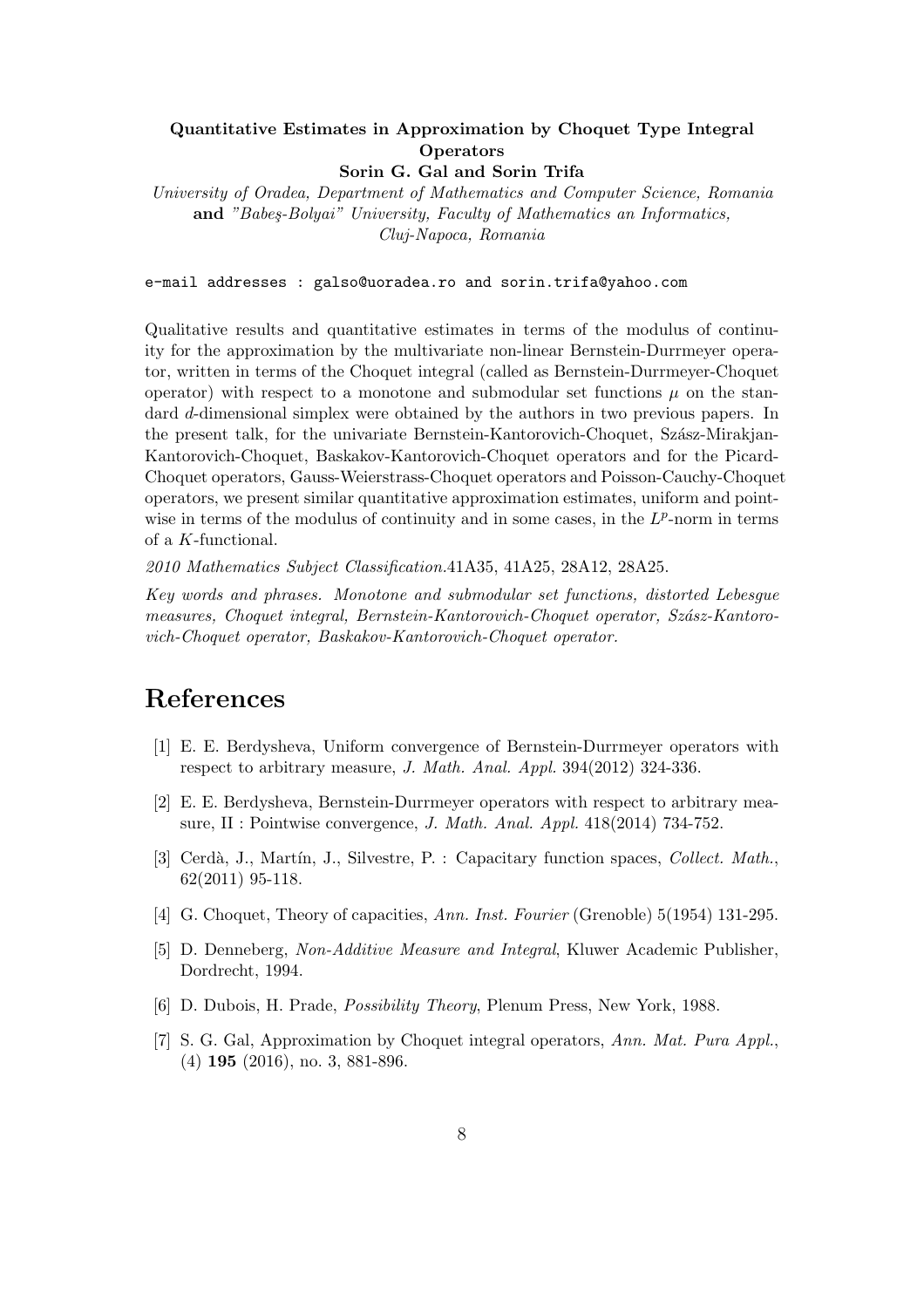- [8] S. G. Gal, S. Trifa, Quantitative estimates in uniform and pointwise approximation by Bernstein-Durrmeyer-Choquet operators, *Carpathian J. Math.*, **33**(2017), No. 1, 49-58.
- [9] S. G. Gal, B. D. Opris, Uniform and pointwise convergence of Bernstein-Durrmeyer operators with respect to monotone and submodular set functions, J. Math. Anal. Appl., 424(2015), 1374-1379.
- [10] S. G. Gal, Quantitative estimates in  $L^p$ -approximation by Bernstein-Durrmeyer-Choquet operators, submitted.
- [11] S. G. Gal, Approximation with an arbitrary order by generalized SzászMirakian operators, Stud. Univ. Babes-Bolyai Math., 59(2014), 77-81.
- [12] Z. Wang, G. J. Klir, Generalized Measure Theory, Springer, New York, 2009.

#### On a Class of Stochastic Optimization Problem Bogdan Gavrea

Department of Mathematics, Technical University of Cluj-Napoca, Romania

e-mail address : bogdan.gavrea@math.utcluj.ro

We present results related to stochastic optimization problems with mixed expectation and per scenario constraints. We analyze numerical schemes for solving such problems together with convergence and computational results.

2010 Mathematics Subject Classification. 90C15.

Key words and phrases. Stochastic optimization problems, mixed expectation and per scenario constraints, sample average approximation.

#### On Positive Linear Operators with Equidistant Nodes Having Uniform Jackson Order of Approximation Ioan Gavrea

Department of Mathematics, Technical University of Cluj-Napoca, Romania

e-mail address : Ioan.Gavrea@math.utcluj.ro

A sequence on positive linear operators with equidistant nodes are considered. It is shown that this sequences has uniform Jackson order of approximation and preservs monotonicity and convexity. Estimates in terms of Ditzian-Totik modulus of smoothness are given.

2010 Mathematics Subject Classification. 41A36, 41A17, 42A16.

Key words and phrases. Linear positive operators.Jackson type operators.Monotonicity and convexity.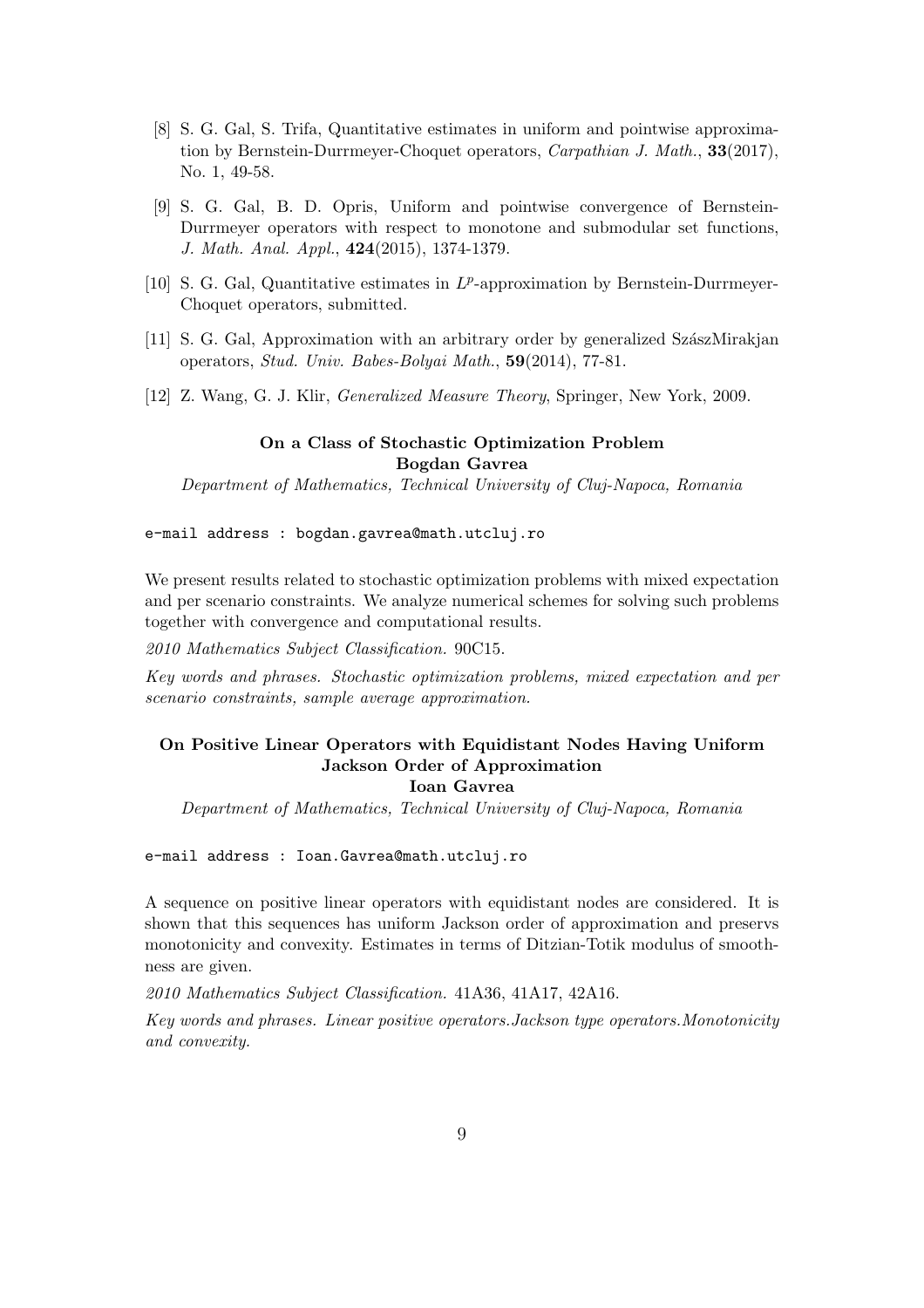#### Spectral Collocation for Problems on Unbounded Domains Călin-Ioan Gheorghiu

Romanian Academy, "Tiberiu Popoviciu" Institute of Numerical Analysis, Cluj-Napoca, Romania

e-mail address : ghcalin@ictp.acad.ro

The aim of this communication is to argue that spectral collocation based on Laguerre, Hermite as well as Sinc functions offers reliable and accurate solutions to a large class of boundary value problems on unbounded domains.

We consider in turn non-standard eigenvalue problems, singular and/or nonlinear o. d. e. and p. d. e. ([2]). In order to estimate the accuracy of outcomes we display the behavior (the decreasing way) of the expansion coefficients of solutions. Because this method works in physical space, to get these coefficients in the spectral space we make use of the FFT or another polynomial transforms ([1]).

The functional background for the above method is provided by the important paper [3].

2010 Mathematics Subject Classification. 65L10, 65L15, 65L60, 65M70.

Key words and phrases. Unbounded domain, spectral collocation, eigenvalue problem, boundary value problem.

# References

- [1] Boyd, J.P., Traps and Snares in Eigenvalue Calculations with Application to Pseudospectral Computations of Ocean Tides in a Basin Bounded by Meridians, J. Comput. Phys. 126, 11-20 (1996).
- [2] Gheorghiu, C.I., High Order Collocation Solutions to BVPs on Unbounded Domains, 2017 (in progress)
- [3] Mastroianni, G., Vértesi, P., Fourier Sums and Lagrange Interpolation on  $(0; +\infty)$ and  $(-\infty; +\infty)$ , in Frontiers in Approximation and Interpolation, Chapman and Hall/CRC, pp. 307–344, 2007.

#### On Decomposing the Bernstein Operator Heiner Gonska

University of Duisburg-Essen, Faculty of Mathematics, Forsthausweg 2, 47057 Duisburg, Germany

e-mail address : heiner.gonska@uni-due.de

We discuss several aspects in regard to decomposing the classical Bernstein operator. Piecewise linear interpolation at equidistant points and a classical Beta-type operator are in the focus.

2010 Mathematics Subject Classification. 41A35, 41A05.

Key words and phrases. Decomposing Bernstein operator, piecewise linear interpolation, Beta operators.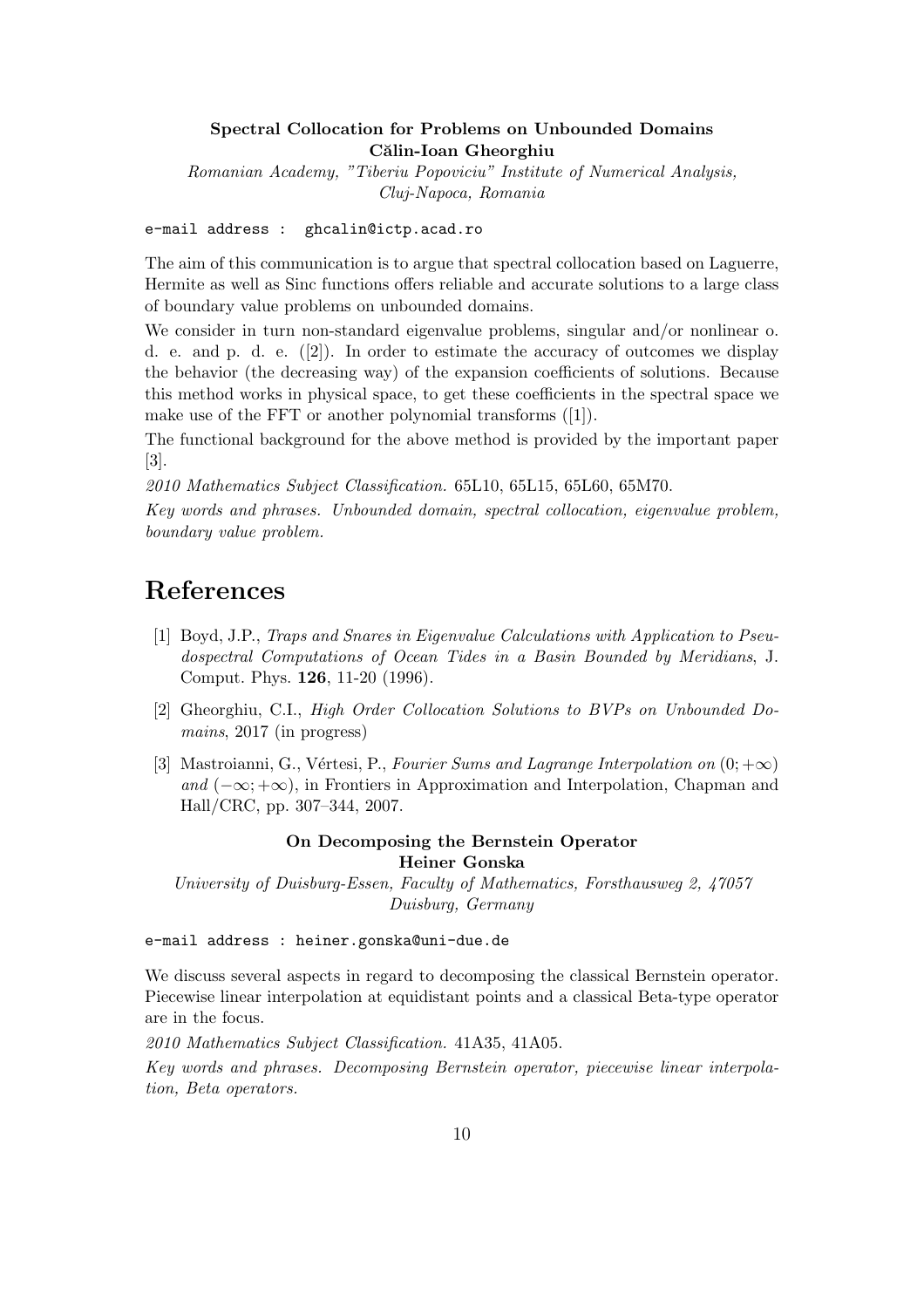### A Nice Representation for a Link Between Bernstein-Durrmeyer and Kantorovich Operators

Margareta Heilmann and Ioan Raşa

University of Wuppertal, School of Mathematics and Natural Sciences, Wuppertal, Germany and Technical University, Department of Mathematics, Cluj-Napoca, Romania e-mail addresses :

heilmann@math.uni-wuppertal.de and Ioan.Rasa@math.utcluj.ro

In [1] Păltănea introduced a class of operators  $B_{n,\rho}$  depending on a nonnegative real parameter  $\rho$  which constitute a nontrivial link between the genuine Bernstein-Durrmeyer operator and the classical Bernstein operator. We denote by  $\mathcal{L}_B[0,1]$  the space of bounded Lebesgue integrable functions on [0, 1].

For  $j \in \mathbb{N}_0$ ,  $0 \leq j \leq n$ , the Bernstein basis functions are given by

$$
p_{n,j}(x) = \binom{n}{j} x^j (1-x)^{n-j}, \ 0 \le j \le n, \ x \in [0,1].
$$

Moreover, for  $1 \leq j \leq n-1$ ,

$$
\mu_{n,j,\rho}(t) = \frac{t^{j\rho - 1}(1 - t)^{(n-j)\rho - 1}}{B(j\rho, (n-j)\rho)}
$$

with Euler's Beta function  $B(x, y) = \int_0^1$ 0  $t^{x-1}(1-t)^{y-1}dt = \frac{\Gamma(x)\Gamma(y)}{\Gamma(x)}$  $\frac{\Gamma(x) \Gamma(y)}{\Gamma(x+y)}$ ,  $x, y > 0$ . For  $n \in \mathbb{N}, n \geq 2, \rho \in \mathbb{R}_+$ , Păltănea [1, Definition 2.1] defined the operators  $B_{n,\rho}$ :  $\mathcal{L}_B[0,1] \longrightarrow \mathcal{P}_n$  by

$$
B_{n,\rho}(f;x) = p_{n,0}(x)f(0) + p_{n,n}(x)f(1) + \sum_{j=1}^{n-1} p_{n,j}(x) \int_0^1 \mu_{n,j,\rho}(t)f(t)dt.
$$

In [2, Theorem 2.3] Gonska and Păltănea proved the convergence of the operators  $B_{n,\rho}$ to the classical Bernstein operator  $B_{n,\infty}$ , i.e., they proved that for every  $f \in C[0,1]$ 

$$
\lim_{\rho \to \infty} B_{n,\rho} f = B_{n,\infty} f
$$
 uniformly on [0,1].

In our talk we consider the k-th order Kantorovich modifications, i.e.,  $B_{n,\rho}^{(k)} = D^k \circ$  $B_{n,\rho} \circ I_k$ , where  $D^k$  denotes the ordinary differential operator of order k and  $I_k$  the corresponding k-th order antiderivative. For  $k = 1$  this means that we look at a link between Bernstein-Durrmeyer and Kantorovich operators. We will show how these linking operators can be represented in terms of well-known classical operators.

2010 Mathematics Subject Classification. 41A36, 41A28, 41A10.

Key words and phrases. Linking operators, Bernstein-Durrmeyer operators, Kantorovich operators, k-th order Kantorovich modification.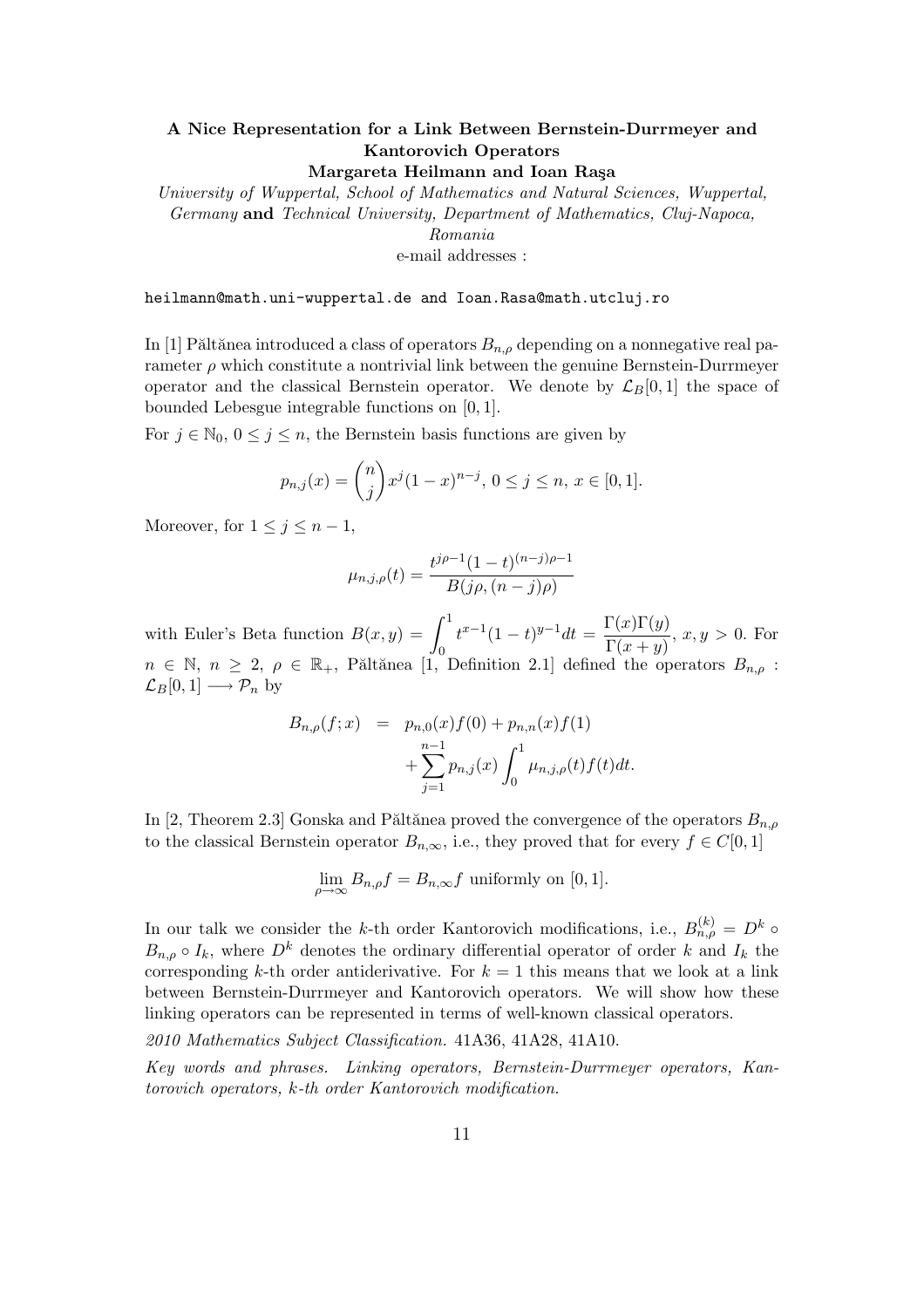## References

- [1] R. Păltănea, A class of Durrmeyer type operators preserving linear functions, Ann. Tiberiu Popoviciu Sem. Funct. Eq. Approx. Conv. (Cluj-Napoca) 5 (2007), 109-117.
- [2] H. Gonska, R. Păltănea, Simultaneous approximation by a class of Bernstein-Durrmeyer operators preserving linear functions, Czechoslovak Math. J. 60 (135), 783-799 (2010).

### A Thunsdorff Type Inequality Sever Hodis and Laura Mesaros

Department of Mathematics, Technical University of Cluj-Napoca, Romania

e-mail addresses : hodissever@gmail.com and laura\_mesaros2008@yahoo.com

Thunsdorff's inequality was generalized in several ways : see, e.g., [1], [2] and the references therein. In this talk we extend the Thunsdorff type inequality established in [3] and discuss it in relation with a complementary inequality.

2010 Mathematics Subject Classification. 26D15.

Key words and phrases. Thunsdorff inequality, Chebyshev inequality, power mean inequality.

# References

- [1] P. Bullen, Dictionary of Inequalities, Second Edition, CRC Press, 2015
- [2] I. Rașa, T. Vladislav, Inegalități și aplicații, Editura Tehnică, București, 2000.
- [3] L. Stanković, Extentions of Thunsdorff's inequality to the case of convex functions of order k, Univ. Beograd, Publ. Elektrotehn. Fak. Mat. Fiz. No. 498-541(1975), 145-148.

#### About Some Inequalities in an Inner Product Space Nicusor Minculete

Faculty of Mathematics and Informatics, "Transilvania" University of Brașov, Romania

e-mail address : minculeten@yahoo.com

The aim of this presentation is to discuss new results concerning the Cauchy - Schwarz inequality in an inner product space and several applications.

2010 Mathematics Subject Classification. Primary 46C05; Secondary 26D15, 26D10. Key words and phrases. Inner product space, Cauchy - Schwarz inequality.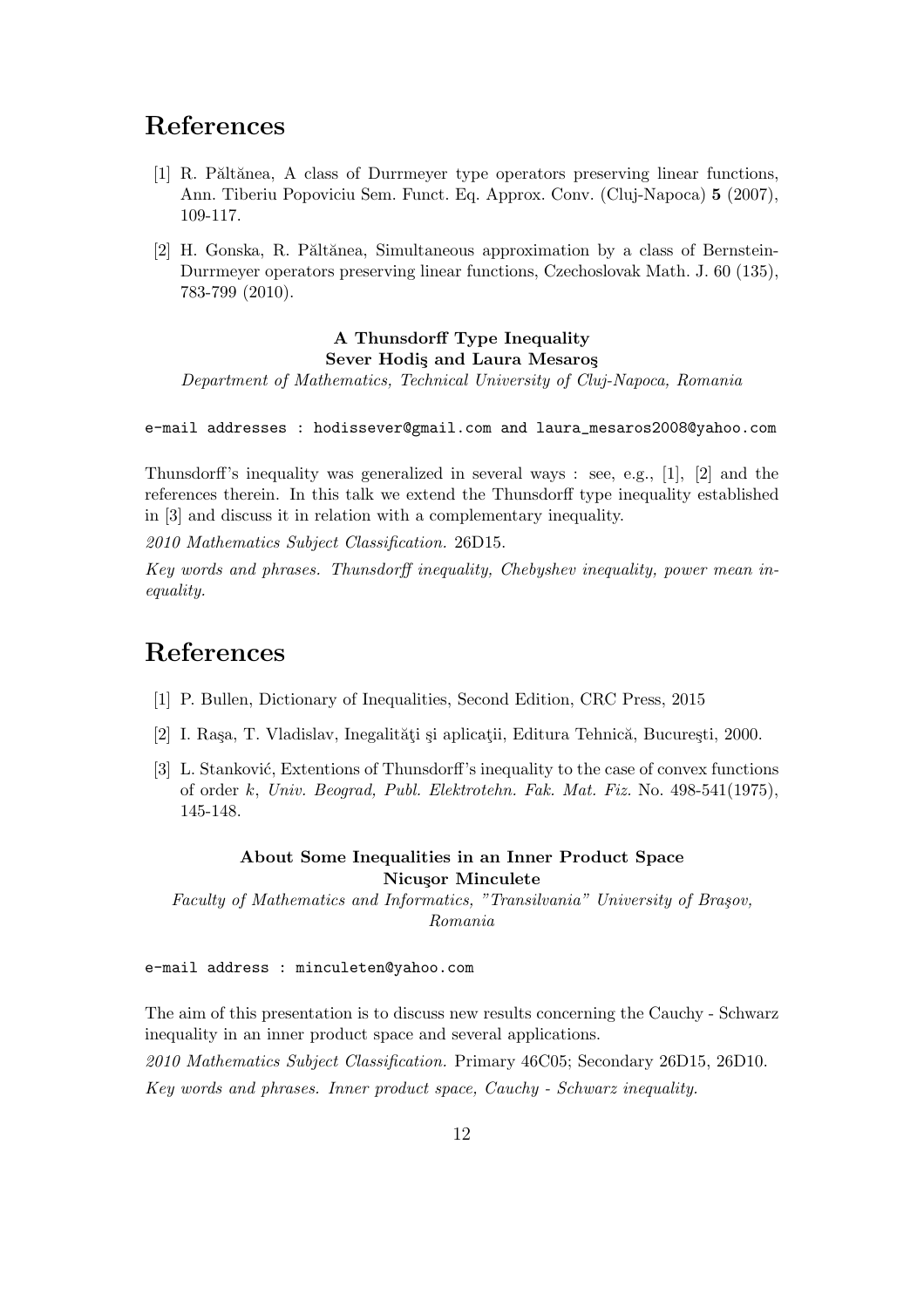### About a Family of Bernstein Operators Adonia-Augustina Opriş

Department of Mathematics, Technical University of Cluj-Napoca, Romania

e-mail address : mate.salaj@yahoo.com

We generalize a class of Bernstein-type operators introduced recently in [1]. 2010 Mathematics Subject Classification. 26D15, 26D20, 26D99, 41A36, 41A25. Key words and phrases. Bernstein operators, convexity, degree of approximation.

## References

[1] X. Chen, J. Tan, Z. Liu, J. Xie, Approximation of functions by a new family of generalized Berstein operators, J. Math. Anal. Appl., 450 (2017) 244-261.

### New Weighted Estimates with Moduli of Continuity Radu Păltănea

Faculty of Mathematics and Informatics, "Transilvania" University of Brașov, Romania

#### e-mail address : radupaltanea@yahoo.com

We discuss certain types of estimates with second order weighted moduli of continuity, like:

 $\omega^{\varphi, \lambda}_2$  $2^{\varphi,\lambda}(f,h) = \sup\{|f(x) + f(y) - 2f((x+y)/2)|, x, y \in I, |y-x| \le 2h\psi^{\lambda}((x+y)/2)\},$ 

where  $\psi(x) = x(1-x)$ ,  $0 \leq \lambda \leq 1/2$ .

2010 Mathematics Subject Classification. 41A36, 41A25.

Key words and phrases. Moduli of continuity, positive linear operators.

# References

[1] Z. Ditzian, V. Totik, Moduli of smoothness, Springer 1997.

#### Applications in Scalar Optimization Emilia L. Pop and Dorel I. Duca

High School Sports, Cluj-Napoca and "Babeş-Bolyai" University, Faculty of Mathematics and Informatics, Cluj-Napoca, Romania e-mail addresses :

pop\_emilia\_loredana@yahoo.com and dorelduca@yahoo.com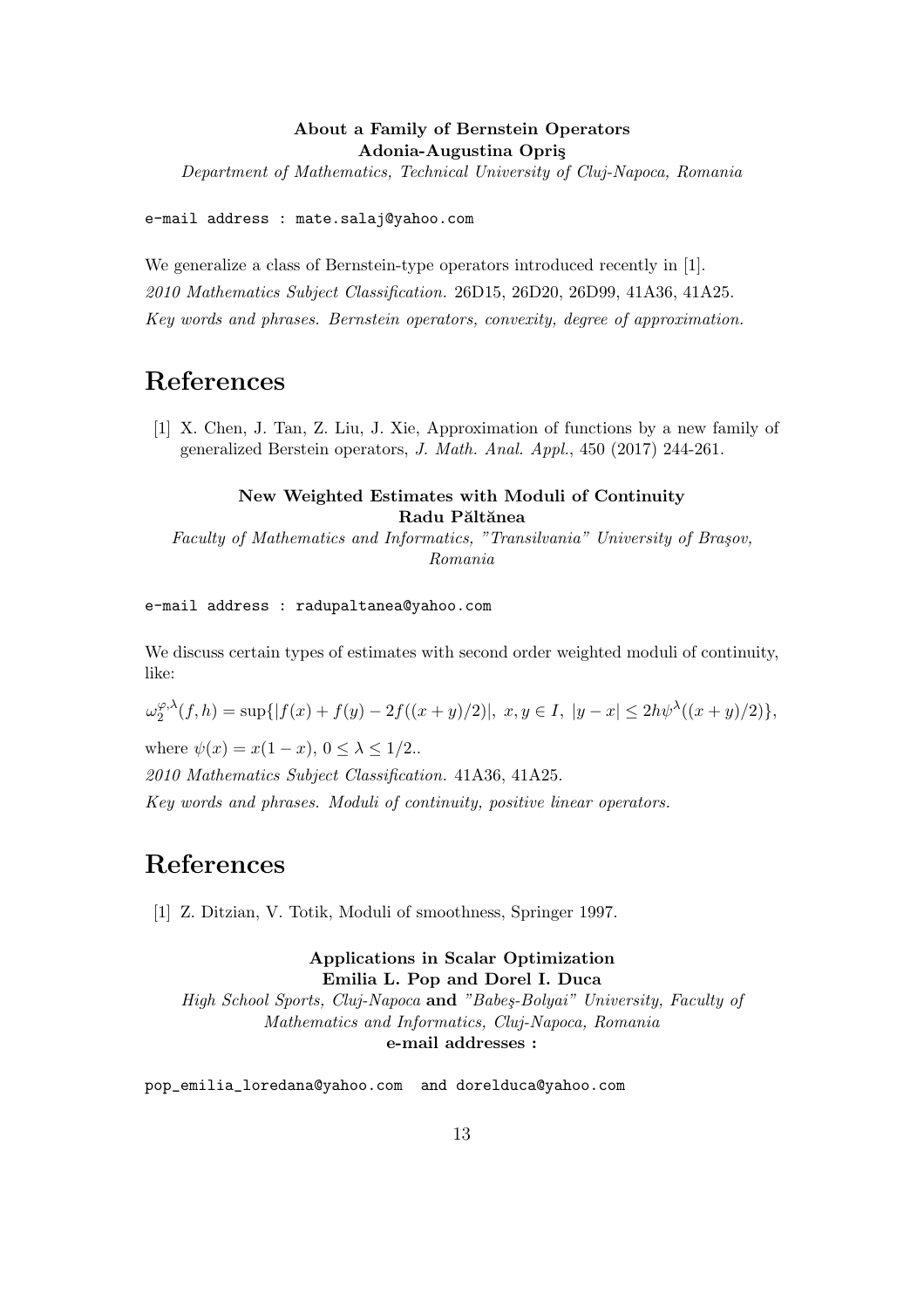A scalar optimization problem is considered. We attach to it the first order approximated optimization problem and also the dual one. The idea is to characterize the optimal solutions and the saddle points for the Lagrangian of the scalar optimization problem and obtain new results that characterize also the first order approximated optimization problem and the dual optimization problem. We present examples and results for these problems related to the optimal solutions and saddle points for the Lagrangian.

2010 Mathematics Subject Classification. Primary 90C26, Secondary 90C30, 90C46 Key words and phrases. Optimal solution, saddle point, optimization problem, dual of problem  $(P)$ ,  $(0, 1) - \eta$  approximated optimization problem.

#### About an Inverse Form of Bernstein Operators Voichita Adriana Radu and Ana-Maria Acu

"Babe¸s-Bolyai" University, FSEGA, Department of Statistics-Forecasts-Mathematics, Cluj-Napoca, Romania and "Lucian Blaga" University of Sibiu, Department of Mathematics and Informatics, Sibiu, Romania e-mail addresses :

voichita.radu@econ.ubbcluj.ro, voichita.radu@gmail.com

and acuana77@yahoo.com

In 1989, Paul Sablonnière introduced left Bernstein quasi-interpolant operator

$$
B_n^{(K)}f = \sum_{k=0}^K \alpha_k^n (B_nf)^{(k)}, \quad f : [0,1] \to \mathbb{R}, \quad x \in [0,1]
$$

and proved that the sequence of the approximating polynomials converges pointwise in high-order rate to each sufficiently smooth approximated function. The idea of studying this operators used as starting point the fact that, a polynomial of degree  $\leq n$  interpolating the coefficients of a polynomial q, can be expressed as a linear combination of derivatives of g.

In 2000, M.S. Floater and T. Lyche also consider a polynomial of degree  $\leq n$ ,  $A_n(g)$ , passing through the control points and interpolating the Bernstein-Bezier coefficients:

$$
A_n(g) = \sum_{k=0}^d \frac{(n-k)!}{n!} \cdot S_{n,k}(x) \cdot \frac{g^{(k)}(x)}{k!}, \quad x \in \mathbb{R},
$$

where

$$
S_{n,k}(x) = \sum_{i=0}^{k} s_{n,k,i}(x)
$$

and

$$
s_{n,k,i}(x) = (-1)^{k-i} \binom{k}{i} x^{k-i} \frac{(n-i)!}{(n-k)!} n x(nx-1)...(nx-i+1)
$$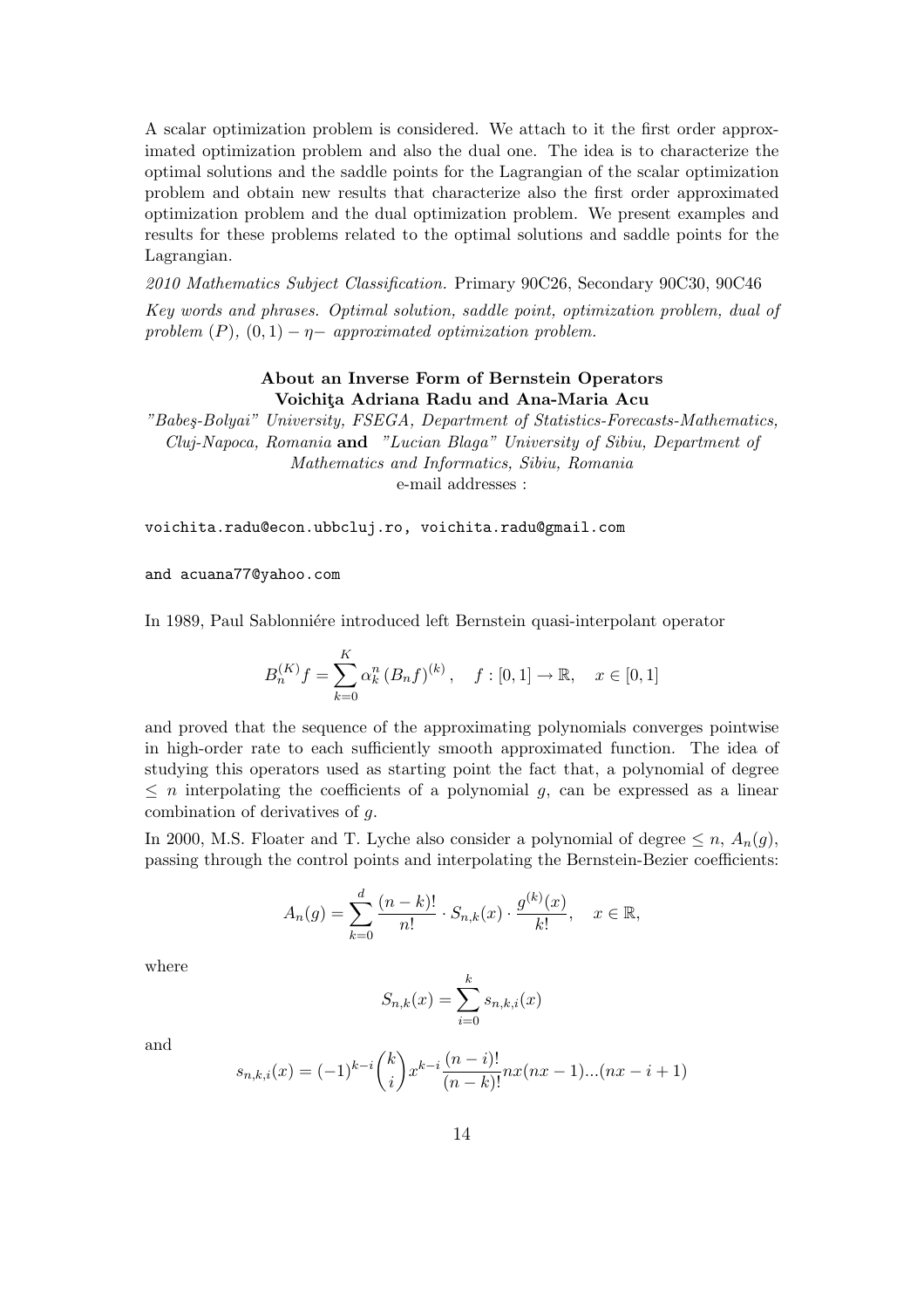for  $g \in \Pi_d$  and  $d \leq n$ . They showed that  $A_n(g)$  can be viewed as an inverse to the Bernstein polynomial operator.

Following the above ideas, in the present paper we will construct two representations for Inverse Bernstein operators and discuss about asymptotic convergence.

2010 Mathematics Subject Classification. 41A10, 41A25, 41A35, 65D05.

Key words and phrases. Approximation by polynomials, Bernstein operators, inverse Bernstein operators.

### The Index of Coincidence for the Binomial Distribution is Log-Convex Ioan Raşa

Department of Mathematics, Technical University of Cluj-Napoca, Romania

e-mail address : Ioan.Rasa@math.utcluj.ro

Properties like convexity, log-convexity, complete monotonicity of entropies and indices of coincidence have been investigated in recent papers: see, e.g., [1-4] and the references therein.

In this talk we are concerned with the index of coincidence for the binomial distribution, defined by  $\mathbf{r}$ 

$$
F_n(x) := \sum_{k=0}^n \left( \binom{n}{k} x^k (1-x)^{n-k} \right)^2, \quad x \in [0,1].
$$

Proving a conjecture from [3], we show that  $F_n$  is log-convex. The proof is based on

- (i) the relationship of  $F_n$  with the classical Legendre polynomials (see [2]);
- (ii) the property of  $F_n$  of being a Heun function (see [3]).

As applications, we derive properties of the Rényi and Tsallis entropies.

2010 Mathematics Subject Classification. 26A51, 94A17, 33E30, 33C45.

Key words and phrases. Log-convex functions, entropies, Heun functions, Legendre polynomials.

- [1] U. Abel, W. Gawronski, T. Neuschel, Complete monotonicity and zeros of sums of squared Baskakov functions, Appl. Math. Comput. 258(2015), 130-137.
- [2] G. Nikolov, Inequalities for ultraspherical polynomials. Proof of a conjecture of I. Ra¸sa, J. Math. Anal. Appl. 418(2014), 852-860.
- [3] I. Rașa, Entropies and Heun functions associated with positive linear operators, Appl. Math. Comput. 268(2015), 422-431.
- [4] I. Rașa, Complete monotonicity of some entropies, Period. Math. Hungar. DOI 10.1007/s10998-016-0177-5.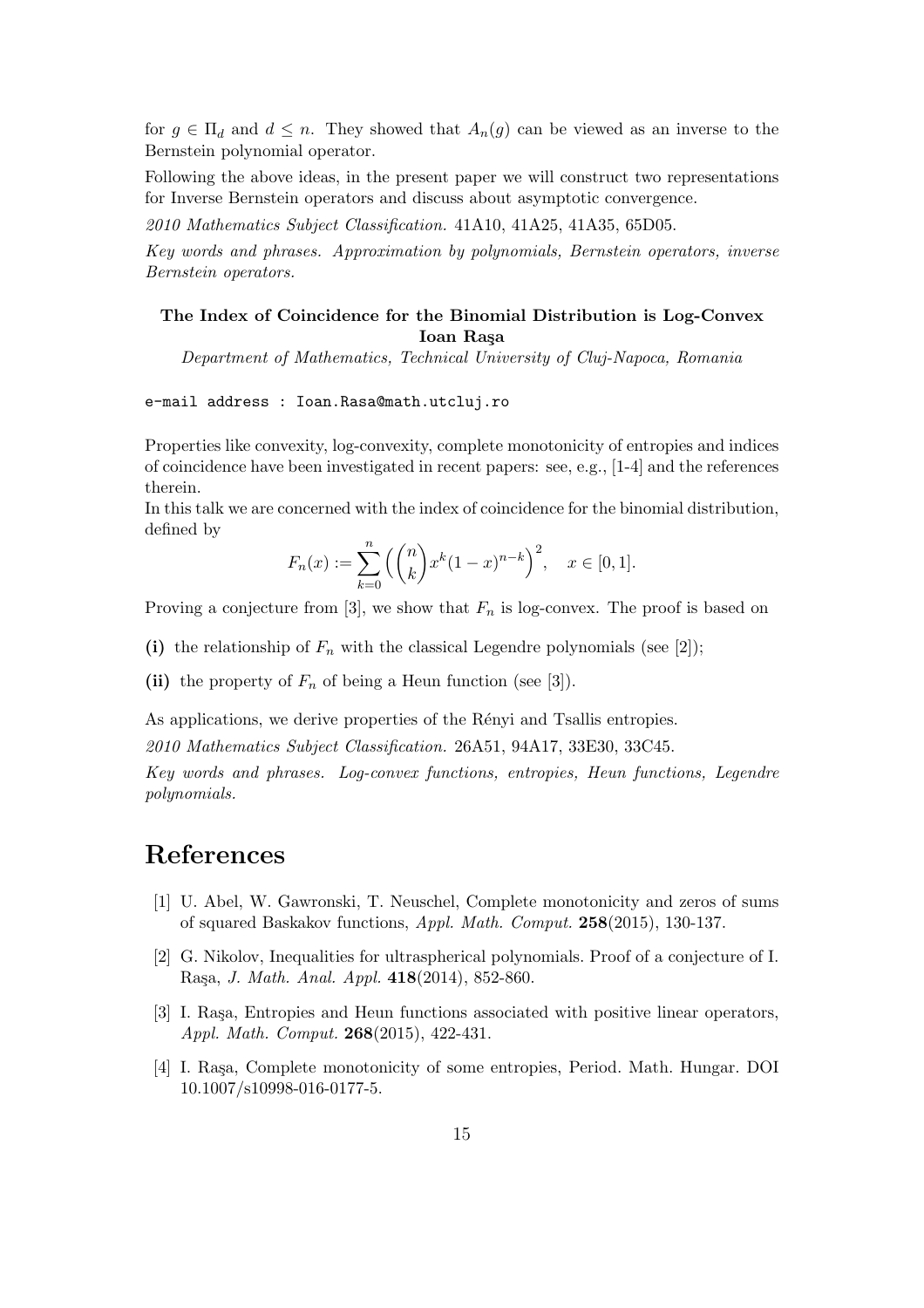#### Convergence Properties of Certain Positive Linear Operators Ana Maria Acu and Augusta Ratiu

"Lucian Blaga" University of Sibiu, Department of Mathematics and Informatics, Sibiu, Romania

e-mail addresses : acuana77@yahoo.com and augu2003@yahoo.com

In the last year there is an increasing interest in modifying linear operators so that the new versions present a better degree of approximation than the original ones. In order to make the convergence faster, King [6] proposed for the classical Bernstein operators a new version that preserves the test functions  $e_0$  and  $e_2$  and presents a degree of approximation at least as good. Cárdenas-Morales et al. [3] extended this result considering a family of sequences of operators that preserve  $e_0$  and  $e_2 + \alpha e_1$  with  $\alpha \in [0,\infty)$ . Gonska et al [5] studied a sequence of operators based on a continuous and strictly increasing function  $\tau$ , defined on [0, 1], with  $\tau(0) = 0$  and  $\tau(1) = 1$ . Note that these operators preserve  $e_0$  and  $\tau$ . Using the same type of technique or new methods many authors published new results dealing with this matter. In [4], the authors consider the sequence of linear Bernstein-type operators and in [1] are studied the modified Bernstein-Durrmeyer operators. Also, the modified Szasz operators were considered recently in [2].

In this presentation we will apply the method of  $\tau$  function on a sequence  $(L_n)_{n>1}$  of linear positive operators,  $L_n : C[0,1] \to \mathbb{R}$ , defined as follows

$$
L_n(f; x) = \sum_{k=0}^n p_{n,k}(x) f(x_{n,k}), \ x \in [0,1],
$$

where every functions  $p_{n,k}$  is continuous,  $\sum_{n=1}^{\infty}$  $_{k=0}$  $p_{n,k}(x) = 1$ , and  $0 = x_{n,0} < x_{n,1} < \cdots <$ 

 $x_{n,n} = 1$ . A direct approximation theorem by means of the Ditzian-Totik modulus of smoothness and a Voronovskaja type theorem for the modified operators are obtained. Applications for some known positive linear operators are given.

2010 Mathematics Subject Classification. 41A36, 41A25.

Key words and phrases. Positive linear operators, rate of convergence, Ditzian-Totik modulus of smoothness, Voronovskaja type theorem.

- [1] T. Acar, A. Aral, I. Raşa, *Modified Bernstein-Durrmeyer operators*, General Mathematics, 22(1), 2014, 27-41.
- [2] A. Aral, D. Inoan, I. Rasa, On the generalized  $Sz$  as  $Niraky$ an Operators, Results in Mathematics, 65(3-4), 2014, 441-452.
- [3] D. Cárdenas-Morales, P. Garrancho, F.J. Muñoz-Delgado, *Sharpe preserving ap*proximation by Bernstein-type operators which fix polynomials, Appl. Math. Comput. 182, 2006, 1615-1622.